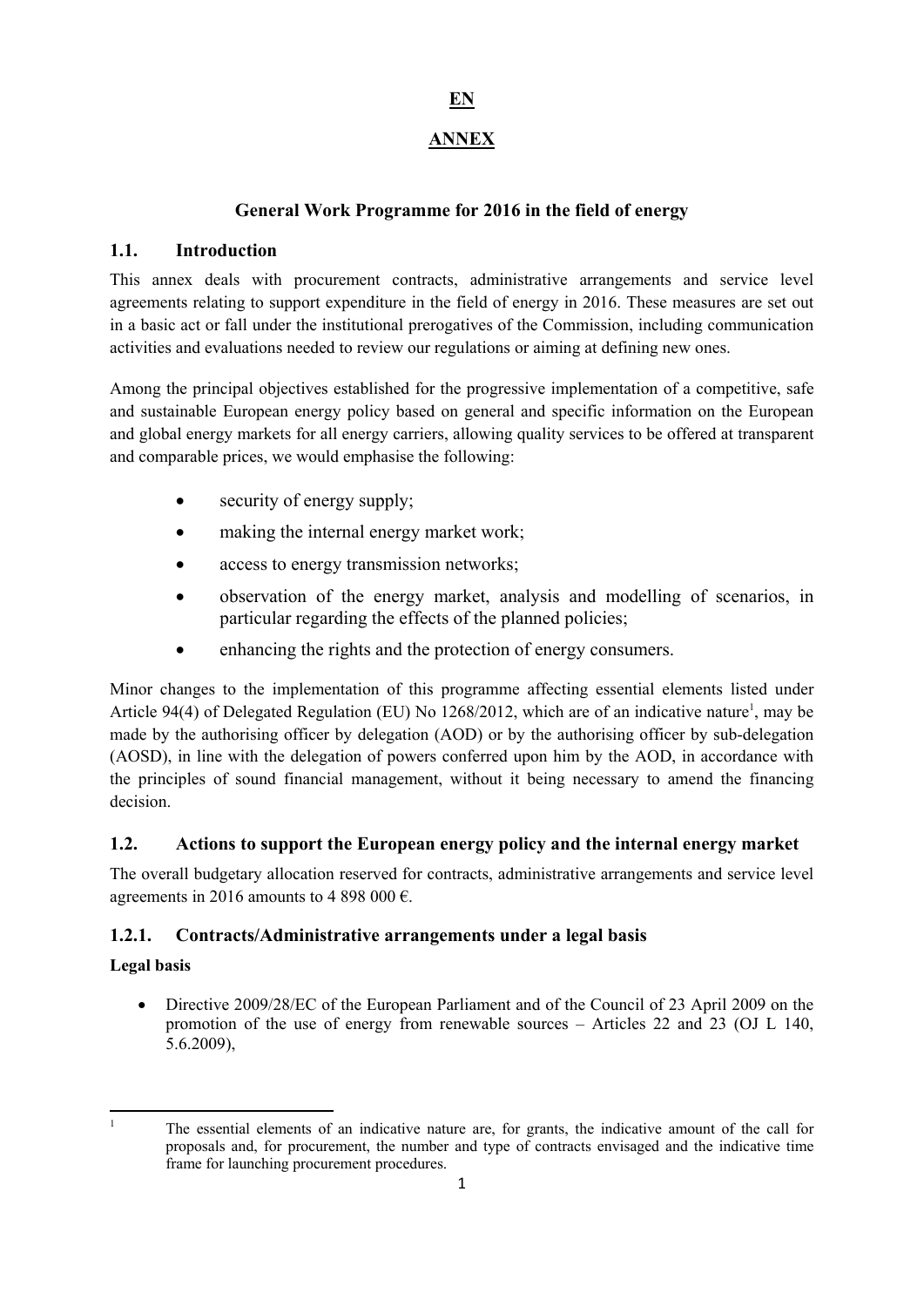- Directive 2009/72/EC of the European Parliament and of the Council of 13 July 2009 concerning common rules for the internal market in electricity - Article 3,  $37(1)(e)$ , 47 and Annex I (OJ L 211, 14.8.2009),
- Directive 2009/73/EC of the European Parliament and of the Council of 13 July 2009 concerning common rules for the internal market in natural gas - Article 3,  $41(1)(e)$ , 52 and Annex I (OJ L 211, 14.8.2009),
- Regulation (EU) No 1227/2011 of the European Parliament and of the Council of 25 October 2011 on wholesale energy market integrity and transparency – Article 6, 8 (OJ L 326, 8.12.2011),
- Directive 2012/27/EU of the European Parliament and of the Council of 25 October 2012 on energy efficiency – Article 24 (OJ L 315, 14.11.2012),
- Directive 2013/30/EU of the European Parliament and of the Council of 12 June 2013 on safety of offshore oil and gas operations – Article 27 (OJ L 178, 28.6.2013),
- Association Agreement between the European Union and its Member States, of the one part, and Ukraine, of the other part (OJ L 161, 29.05.2014) - Article 274, approved by Council Decision 2014/668/EU of 23 June 2014 on the signing, on behalf of the European Union, and provisional application of the Association Agreement between the European Union and the European Atomic Energy Community and their Member States, of the one part, and Ukraine, of the other part, as regards Title III (with the exception of the provisions relating to the treatment of third-country nationals legally employed as workers in the territory of the other Party) and Titles IV, V, VI and VII thereof, as well as the related Annexes and Protocols (OJ L 278, 20.09.2014).

# **Budget line**

 $\frac{1}{2}$ 

32.0202 – Support activities for the European energy policy and internal energy market

#### **Details of contracts**

| Contract types                                                   | Subject matter- indicative timeframe (indicative number of contracts<br>envisaged) – Indicative amount <sup>2</sup>                                                                                                                                             | Total     |
|------------------------------------------------------------------|-----------------------------------------------------------------------------------------------------------------------------------------------------------------------------------------------------------------------------------------------------------------|-----------|
| Specific service<br>contracts on existing<br>framework contracts | a) Conference : Q3(1) – 65 000 €<br>b) Consultancy: Q2 (1); Q3 (1) – 827 000 $\epsilon$<br>c) Studies : Q4(2) -324 000 $\epsilon$                                                                                                                               | 1216000€  |
| Direct service<br>contracts                                      | a) Conferences : Q2(1); Q3(1); Q4(3) – 49 000 €<br>b) Studies : Q2 (1) – 41 000 $\in$                                                                                                                                                                           | 90 000€   |
| Administrative<br>Arrangement                                    | a) JRC – Technical support to improve administrative capacity in<br>Member States to ensure safety of offshore oil and gas operations:<br>$Q2(1) - 527000 \in$<br>b) JRC - Support to the detection of Energy Market Abuse (DEMA)<br>by ACER: Q2 (1) - 186 000€ | 713 000 € |

Indicative sub-total amount for the contracts under this topic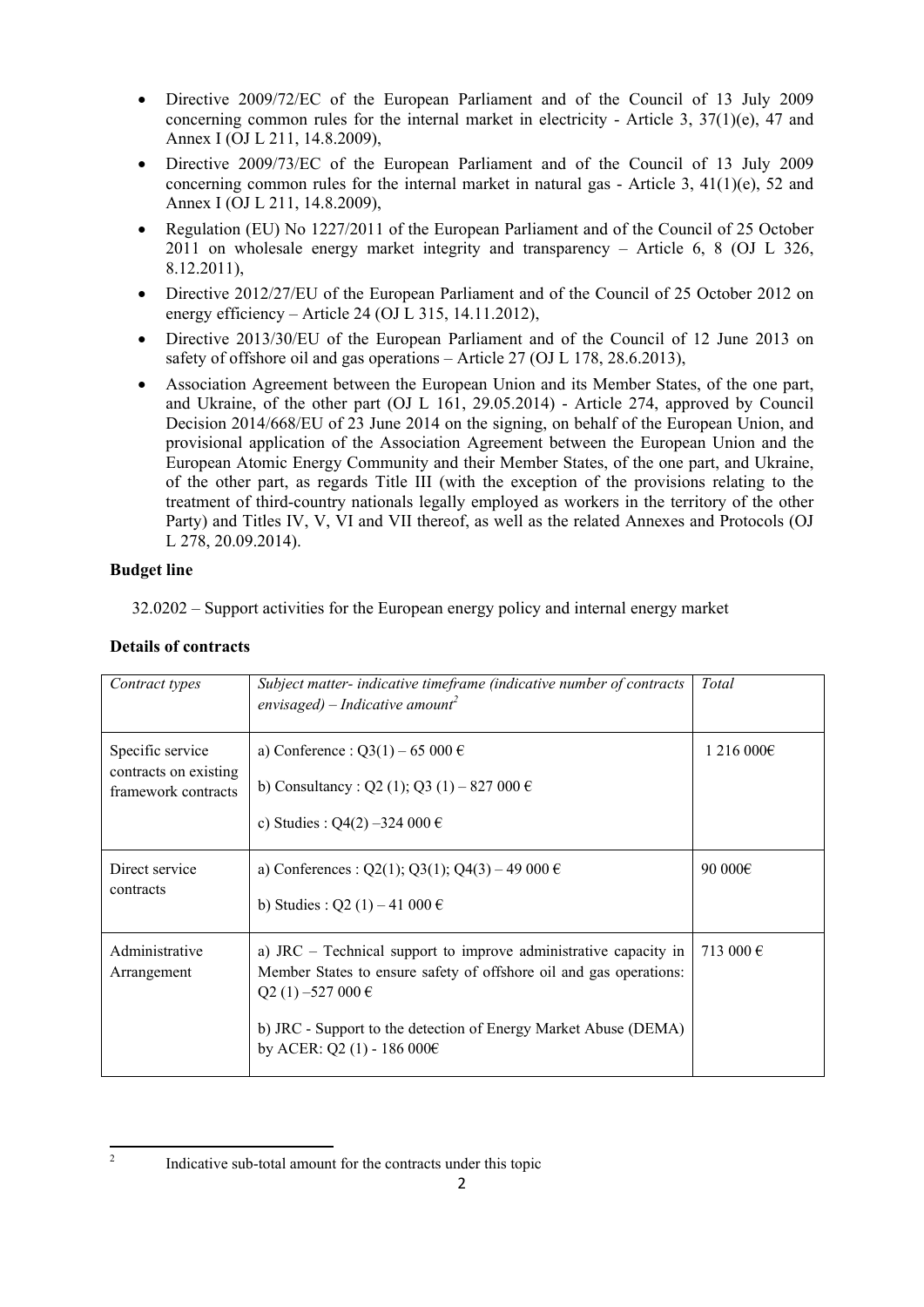## **Implementation**

DG ENER, JRC

# **1.2.2. Contracts and service level agreements under institutional prerogatives**

# **Legal basis**

• Regulation (EU, Euratom) No 966/2012 of the European Parliament and of the Council of 25 October 2012 on the financial rules applicable to the general budget of the Union – Article 54(2) (d) (OJ L 298, 26.10.2012).

### **Budget line**

32.0202 – Support activities for the European energy policy and internal energy market

# **Details of contracts**

| Contract types                                                   | Subject matter- indicative timeframe (indicative number of contracts<br>envisaged) – Indicative amount <sup>3</sup>                                                                                                                                                                          | Total       |
|------------------------------------------------------------------|----------------------------------------------------------------------------------------------------------------------------------------------------------------------------------------------------------------------------------------------------------------------------------------------|-------------|
| Specific service<br>contracts on existing<br>framework contracts | a) Communication: Q2(1); Q3(6); Q4(7) - 340 000 $\epsilon$<br>b) Conferences: Q2(5); Q3(6); Q4(12) -531 000 $\in$<br>c) Consultancy: $Q2(2) -122000 \in$<br>d) Development/ maintenance of EMOS IT systems: $Q3(1)$ ; $Q4(2)$ –<br>215 000€<br>e) Evaluations/ Studies: $Q1(1) - 200000 \in$ | 1 408 000 € |
| Direct service<br>contracts                                      | a) Communication: Q2(5); Q3(5); Q4(5) – 40 000 €<br>b) Conferences/Workshops: $Q3(1)$ ; $Q4(2) - 49000 \in$<br>c) Consultancy: Q2(10); Q3(15); Q4(15) - 32 000 €<br>d) Data acquisition EMOS: Q3(5); Q4(4) – 495 000 €<br>e) Studies: Q3(3); Q4(2) – 689 000 €                               | 1 305 000 € |
| Service level<br>agreements                                      | a) Publications Office: distribution and storage costs: $Q2(1)$ –<br>16000 €<br>b) DIGIT – EMOS Hosting: $Q3(2)$ –138 000 €<br>c) DG Translation – translation of energy-related documents : $Q1(1)$<br>$-12000 \in$                                                                         | 166 000€    |

#### **Implementation**

DG ENER, Publications Office, DG Translation, DG DIGIT

<sup>-&</sup>lt;br>3

Indicative sub-total amount for the contracts under this topic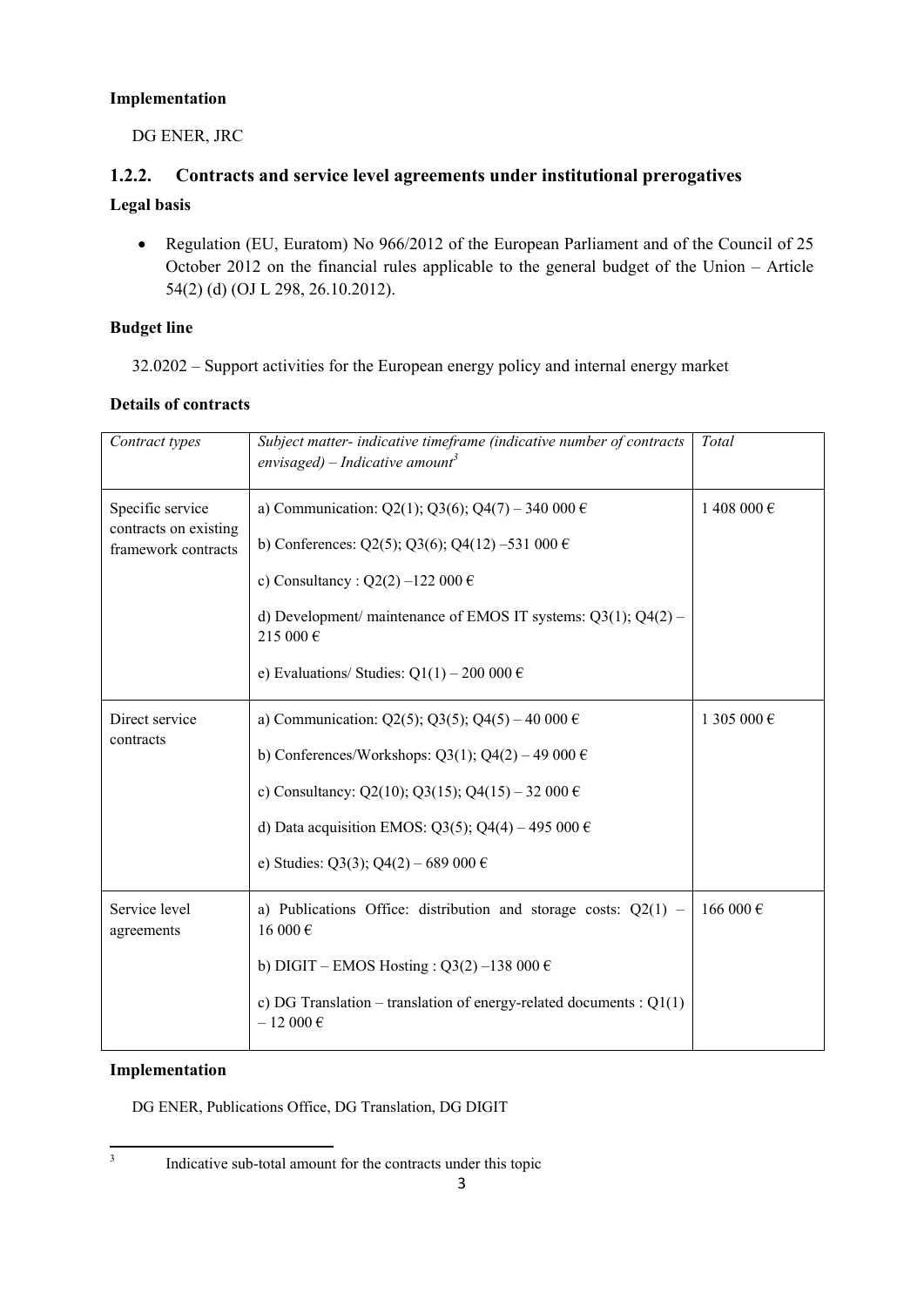# **1.3. Actions to support the security of energy installations and infrastructure**

The overall budgetary allocation reserved for administrative arrangements and contracts in 2016 amounts to 312 000  $\epsilon$ .

## **1.3.1. Administrative arrangement under a legal basis**

### **Legal basis**

• Council Directive 2008/114/EC of 8 December 2008 on the identification and designation of European critical infrastructures and the assessment of the need to improve their protection – Article 8 (OJ L 245, 23.12.2008).

### **Budget line**

32.0203 - Security of energy installations and infrastructure

### **Details of the contracts**

| Contract types                | Subject matter- indicative timeframe (indicative number of contracts  <br>envisaged) – Indicative amount <sup>4</sup>     | Total              |
|-------------------------------|---------------------------------------------------------------------------------------------------------------------------|--------------------|
| Administrative<br>arrangement | JRC – Technical support to activities on Critical Energy<br>Infrastructure Protection (CEIP): Q1 (1) – 312 000 $\epsilon$ | 312 000 $\epsilon$ |

### **Implementation**

JRC

## *1.4. Other Actions*

The overall budgetary allocation reserved for other actions in 2016 amounts to 200 000  $\epsilon$ .

## **1.4.1.** *Voluntary Contribution to the Energy Charter Secretariat*

# **Legal basis**

• The Energy Charter Treaty - Article 37(3) thereof, approved by Council and Commission Decision 98/181/EC, ECSC, Euratom of 23 September 1997 on the conclusion, by the European Communities, of the Energy Charter Treaty and the Energy Charter protocol on energy efficiency and related environmental aspects (OJ L 69, 9.3.1998).

## **Budget line**

32.0202 – Support activities for the European energy policy and internal energy market

#### **Amount**

200 000 €

 $\frac{1}{4}$ 

Indicative sub-total amount for the contracts under this topic